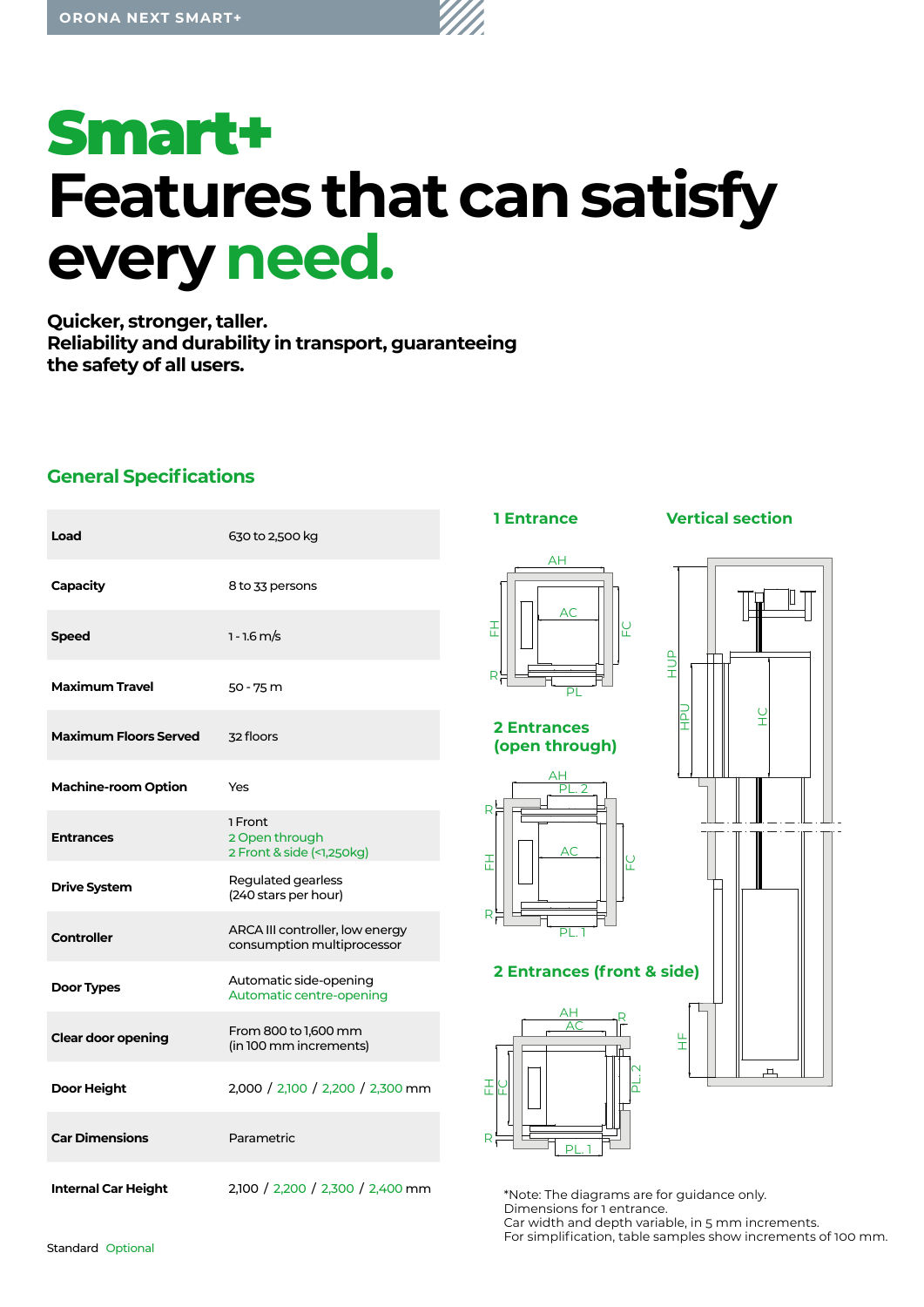# **Customised solution, examples of dimensions\***

|                   | <b>Load / Capacity</b> |                      |               | Car (mm)            |                         | Lift Shaft <sup>o</sup> (mm)* |                                 |                          |                                 |                                                      |                                                      |                  |                  |  |  |  |  |  |  |
|-------------------|------------------------|----------------------|---------------|---------------------|-------------------------|-------------------------------|---------------------------------|--------------------------|---------------------------------|------------------------------------------------------|------------------------------------------------------|------------------|------------------|--|--|--|--|--|--|
|                   |                        |                      |               |                     |                         |                               | <b>Side-opening doors</b>       |                          | <b>Centre-opening doors</b>     |                                                      |                                                      |                  |                  |  |  |  |  |  |  |
|                   | កំកំកំ                 |                      |               |                     | <b>PL</b>               | <b>Entrance</b>               |                                 |                          |                                 |                                                      |                                                      |                  | HUP <sup>4</sup> |  |  |  |  |  |  |
| <b>Speed</b>      | <b>Persons</b>         | $\mathbf{Q}$<br>Load | $AC$<br>Width | ${\sf FC}$<br>Depth | <b>Clear</b><br>opening | <b>Accessibility</b>          | No. of<br>entrances             | AH <sup>1</sup><br>Width | FH <sup>2</sup><br><b>Depth</b> | AH<br><b>Width</b>                                   | FH <sup>3</sup><br><b>Depth</b>                      | <b>HF</b><br>Pit | Head-<br>room    |  |  |  |  |  |  |
|                   | 8                      | 630 kg               | 1,100         | 1,400               | 900                     | က္ခ်ဳ                         | 1.<br>2x180°                    | 1,700                    | 1,675<br>1,850                  | 1,950                                                | 1,625<br>1,750                                       |                  |                  |  |  |  |  |  |  |
|                   | 10                     | 800 kg               | 1,350         | 1,400               | 900                     |                               | $\mathbf{1}$<br>2x180°          | 1,975                    | 1,675<br>1,850                  | 1,975                                                | 1,625<br>1,750                                       |                  |                  |  |  |  |  |  |  |
|                   | 13                     |                      | 1,600         | 1,400               | 1,000                   |                               | $\mathbf{1}$<br>2x180°          | 2,225                    | 1,675<br>1,850                  | 2,225                                                | 1,625<br>1,750                                       | 1,050            | 3,550            |  |  |  |  |  |  |
|                   |                        | 1,000 kg             | 1,100         | 2,100               | 1,000                   |                               | $\bigodot$<br>2x180°            | 1,775                    | 2,375<br>2,550                  |                                                      | $\overline{\phantom{a}}$                             |                  |                  |  |  |  |  |  |  |
|                   | 17                     | 1,275 kg             | 1,200         | 2,300               | 1,100                   |                               | $\mathbf{1}$<br>$2x180^\circ$   | 1,935                    | 2,600<br>2,750                  |                                                      | $\overline{\phantom{a}}$                             |                  | 3,600            |  |  |  |  |  |  |
| 1 m/s             | 21                     | 1,600 kg             | 1,700         | 1,950               | 1,000                   |                               | $\mathbf{1}$<br>$2x180^\circ$   |                          | $\sim$                          | 2,450                                                | 2,200<br>2,300                                       | 1,150            |                  |  |  |  |  |  |  |
|                   |                        |                      | 1,400         | 2,400               | 1,200                   |                               | $\overline{1}$<br>$2x180^\circ$ | 2,085                    | 2,700<br>2,850                  |                                                      |                                                      |                  |                  |  |  |  |  |  |  |
|                   | 24                     | 1,800 kg             | 2,350         | 1,600               | 1,200                   | <u>ဂီဂီဂီဂီ</u>               | $\mathbf{1}$<br>2x180°          |                          | $\blacksquare$                  | 3,150                                                | 1,950<br>2,160                                       |                  |                  |  |  |  |  |  |  |
|                   | 26                     | 2,000 kg             | 2,350         | 1,700               | 1,200                   |                               | $\mathbf{1}$<br>2x180°          |                          | $\overline{\phantom{a}}$        |                                                      | 2,050<br>2,260                                       | 1,465            | 3,650            |  |  |  |  |  |  |
|                   |                        |                      | 1,500         | 2,700               | 1,300                   |                               | $\mathbf{1}$<br>2x180°          | 2,300                    | 3,050<br>3,260                  | $\overline{\phantom{a}}$<br>$\overline{\phantom{a}}$ | $\overline{\phantom{a}}$<br>$\overline{\phantom{a}}$ |                  |                  |  |  |  |  |  |  |
|                   | 33                     | 2,500 kg             | 1,800         | 2,700               | 1,300                   |                               | $\mathbf{1}$<br>2x180°          | 2,600                    | 3,050<br>3,260                  | $\overline{\phantom{a}}$<br>$\blacksquare$           | $\qquad \qquad \blacksquare$<br>$\blacksquare$       |                  |                  |  |  |  |  |  |  |
|                   | 8                      | 630 kg               | 1,100         | 1,400               | 900                     |                               | $\mathbf{1}$<br>2x180°          | 1,725                    | 1,675<br>1,850                  | 1,950                                                | 1,625<br>1,750                                       |                  |                  |  |  |  |  |  |  |
|                   | $10$                   | 800 kg               | 1,350         | 1,400               | 900                     | لوپ                           | $\mathbf{1}$<br>2x180°          | 1,975                    | 1,675<br>1,850                  | 1,975                                                | 1,625<br>1,750                                       | 1,200            | 3,700            |  |  |  |  |  |  |
|                   | 13                     | 1,000 kg             | 1,600         | 1,400               | 1,000                   |                               | $\mathbf{1}$<br>2x180°          | 2,225                    | 1,675<br>1,850                  | 2,225                                                | 1,625<br>1,750                                       |                  |                  |  |  |  |  |  |  |
|                   |                        |                      | 1,100         | 2,100               | 1,000                   |                               | $\mathbf{1}$<br>2x180°          | 1,775                    | 2,375<br>2,550                  |                                                      |                                                      |                  |                  |  |  |  |  |  |  |
|                   | 17                     | 1,275 kg             | 1,200         | 2,300               | 1,100                   |                               | 1<br>$2x180^\circ$              | 1,935                    | 2,600<br>2,750                  |                                                      |                                                      |                  |                  |  |  |  |  |  |  |
| $1.6 \text{ m/s}$ | 21                     | 1,600 kg             | 1,700         | 1,950               | 1,000                   | ဂိဂိဂိုက္လံ                   | $\mathbf{1}$<br>2x180°          |                          |                                 | 2,450                                                | 2,200<br>2,300                                       | 1,250            | 3,765            |  |  |  |  |  |  |
|                   |                        |                      | 1,400         | 2,400               | 1,200                   |                               | $\overline{1}$<br>2x180°        | 2,085                    | 2,700<br>2,850                  |                                                      |                                                      |                  |                  |  |  |  |  |  |  |
|                   | 24                     | 1,800 kg             | 2,350         | 1,600               | 1,200                   |                               | $\overline{1}$<br>$2x180^\circ$ |                          |                                 | 3,150                                                | 2,050<br>2,260                                       |                  |                  |  |  |  |  |  |  |
|                   | 26                     | 2,000 kg             | 2,350         | 1,700               | 1,200                   | ဂိဂိဂိုက္လံ                   | $\overline{1}$<br>$2x180^\circ$ |                          |                                 | 3,150                                                | 2,050<br>2,260                                       | 1,600            | 3,790            |  |  |  |  |  |  |
|                   |                        |                      | 1,500         | 2,700               | 1,300                   |                               | $\overline{1}$<br>2x180°        | 2,300                    | 3,050<br>3,260                  | $\overline{\phantom{a}}$<br>$\overline{\phantom{a}}$ |                                                      |                  |                  |  |  |  |  |  |  |
|                   | 33                     | 2,500 kg             | 1,800         | 2,700               | 1,300                   |                               | $\overline{1}$<br>2x180°        | 2,600                    | 3,050<br>3,260                  | $\overline{\phantom{a}}$<br>$\sim$                   | $\overline{\phantom{a}}$                             |                  |                  |  |  |  |  |  |  |

0 Minimum plumb measurements.

- 1 Accessible space below the pit
- (Counterweight with safety gear) add 50 mm to AH.
- 2 Shaft depth with door tracks projecting 60 mm on the landing.
- 3 Shaft depth with door tracks projecting 40 mm on the landing.

4 Minimum HUP for internal car height (HC) of 2,100 mm.

\* The information is not contractually binding and is subject to the conditions of the shaft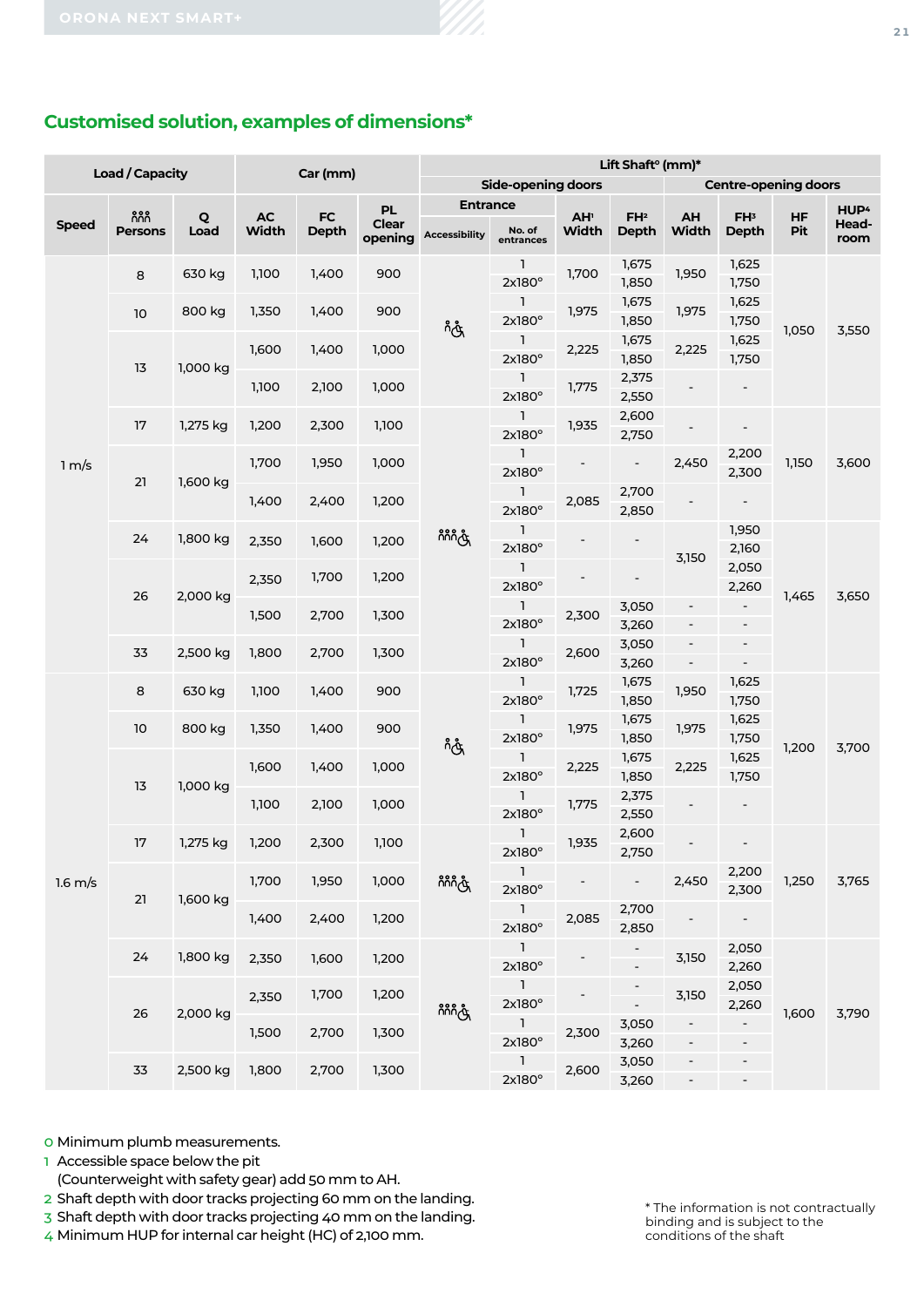# **Customised car dimensions** Car width

|                   |               |       |       |                   |       |                   |       |       |               |       |                         |                  | 33              |       |                  |                       |    |                       | 2,900                                      |    |                       |                 |                     |                      |                    |                 |                   |                     |                   |                       |                   |                   |                   |       |
|-------------------|---------------|-------|-------|-------------------|-------|-------------------|-------|-------|---------------|-------|-------------------------|------------------|-----------------|-------|------------------|-----------------------|----|-----------------------|--------------------------------------------|----|-----------------------|-----------------|---------------------|----------------------|--------------------|-----------------|-------------------|---------------------|-------------------|-----------------------|-------------------|-------------------|-------------------|-------|
|                   |               |       |       |                   |       |                   |       |       |               |       |                         | 33               | 31              |       |                  |                       |    |                       | 2,800                                      |    |                       |                 |                     |                      |                    |                 |                   |                     |                   |                       |                   |                   |                   |       |
|                   |               |       |       |                   |       |                   |       |       |               |       |                         | 33               | 30              |       |                  |                       |    |                       | 2,700                                      |    |                       |                 |                     |                      |                    |                 |                   |                     |                   |                       |                   |                   |                   |       |
|                   |               |       |       |                   |       |                   |       |       |               |       | 33                      | 31               | 29              |       |                  |                       |    |                       | 2,600                                      |    |                       |                 |                     |                      |                    |                 |                   |                     |                   |                       |                   |                   |                   |       |
|                   |               |       |       |                   |       |                   |       |       |               | 33    | 31                      | 30               | 27              |       |                  |                       |    |                       | 2,500                                      |    |                       |                 |                     |                      |                    |                 |                   |                     |                   |                       |                   |                   |                   |       |
|                   |               |       |       |                   |       |                   |       |       | 33            | 32    | 31                      | 28               | 26              |       |                  |                       |    |                       | 2,400                                      |    |                       |                 |                     |                      |                    |                 |                   |                     |                   |                       |                   |                   |                   |       |
|                   |               |       |       |                   |       |                   |       | 33    | 32            | 30    | 29                      | 27               | 24              |       |                  |                       |    |                       | 2,300                                      |    |                       |                 |                     |                      |                    |                 |                   |                     |                   |                       |                   |                   |                   |       |
|                   |               |       |       |                   |       |                   | 33    | 32    | 31            | 29    | 27                      | 25               | 23              |       |                  |                       |    |                       | 2,200                                      |    |                       |                 |                     |                      |                    |                 |                   |                     |                   |                       |                   |                   |                   |       |
|                   |               |       |       |                   |       | 33                | 32    | 31    | 29            | 27    | 25                      | 24               | 22              | 21    | 20               | 18                    |    |                       | 2,100                                      |    |                       |                 |                     |                      |                    |                 |                   |                     |                   |                       |                   |                   |                   |       |
|                   |               |       |       |                   | 33    | 32                | 30    | 29    | 27            | 25    | 24                      | 23               | 22              | 20    | 18               | 17                    |    |                       | 2,000                                      |    |                       |                 |                     |                      |                    |                 |                   |                     |                   |                       |                   |                   |                   |       |
|                   |               |       |       | 33                | 32    | 30                | 29    | 27    | 25            | 24    | 23                      | 22               | 20              | 19    | 17               | 16                    |    |                       | 1,900                                      |    |                       |                 |                     |                      |                    |                 |                   |                     |                   |                       |                   |                   |                   |       |
|                   |               | 33    | 33    | 31                | 30    | 28                | 27    | 25    | 24            | 22    | 22                      | 20               | 19              | 18    | 16               | 15                    |    |                       | 1,800                                      |    |                       |                 |                     |                      |                    |                 |                   |                     |                   |                       |                   |                   |                   |       |
|                   | 33            | 31    | 30    | 29                | 28    | 26                | 25    | 23    | 22            | 22    | 20                      | 19               | 18              | 16    | 15               | 14                    |    |                       | 1,700                                      |    |                       |                 |                     |                      |                    |                 |                   |                     |                   |                       |                   |                   |                   |       |
|                   |               |       |       |                   |       |                   |       |       |               |       |                         |                  |                 |       |                  |                       |    |                       |                                            |    |                       |                 |                     |                      |                    |                 |                   |                     |                   |                       |                   |                   |                   |       |
| 32                | 31            | 29    | 28    | 27                | 25    | 24                | 23    | 22    | 22            | 21    | 19                      | 18               | 16              | 15    | 14               | 13                    | 12 |                       | 1,600                                      |    |                       |                 |                     |                      |                    |                 |                   |                     |                   |                       |                   |                   |                   |       |
| 30                | 28            | 26    | 26    | 24                | 23    | 22                | 22    | 21    | 19            | 18    | 17                      | 17               | 15              | 14    | 13               | 13                    | 11 |                       | 1,500                                      |    |                       |                 |                     |                      |                    |                 |                   |                     |                   |                       |                   |                   |                   |       |
| 27                | 26            | 25    | 24    | 22                | 22    | 22                | 20    | 19    | 18            | 17    | 16                      | 15               | 14              | 13    | 13               | 12                    | 11 |                       | 10 1,400                                   |    |                       |                 |                     |                      |                    |                 |                   |                     |                   |                       |                   |                   |                   |       |
|                   |               |       |       |                   | 20    | 19                | 18    | 17    | 16            | 16    | 15                      | 14               | 13              | 12    | 11               | 10                    | 9  | 8                     | 1,300                                      |    |                       |                 |                     |                      |                    |                 |                   |                     |                   |                       |                   |                   |                   |       |
|                   |               |       |       |                   | 19    | 18                | 17    | 16    | 15            | 14    | 13                      | 13               | 12              | 11    | 10               | 9                     | 9  | 8                     | 1,200                                      |    |                       |                 |                     |                      |                    |                 |                   |                     |                   |                       |                   |                   |                   |       |
|                   |               |       |       |                   |       |                   | 15    | 14    | 13            | 13    | 12                      | $11\,$           | 11              | 10    | 9                | 8                     | 8  |                       | 1,100                                      |    |                       |                 |                     |                      |                    |                 |                   |                     |                   |                       |                   |                   |                   |       |
|                   |               |       |       |                   |       |                   |       |       | 12            | 12    | $\overline{\mathbf{1}}$ | 10               | 10 <sub>o</sub> | 9     | 8                |                       |    |                       | 1,000                                      |    |                       |                 |                     |                      |                    |                 |                   |                     |                   |                       |                   |                   |                   |       |
|                   |               |       |       |                   |       |                   |       |       | 11            | 10    | 10                      | 9                | 8               | 8     |                  |                       |    |                       | 900                                        |    |                       |                 |                     |                      |                    |                 |                   |                     |                   |                       |                   |                   |                   |       |
| $\frac{3,000}{5}$ | $\frac{1}{2}$ | 2,800 | 2,700 | $\frac{1}{2,600}$ | 2,500 | $\frac{2,400}{2}$ | 2,300 | 2,200 | $\frac{1}{2}$ | 2,000 | $\frac{1}{900}$         | $\frac{1}{1800}$ | 1,700           | 1,600 | $\frac{1500}{1}$ | $\frac{1,400}{1,300}$ |    | $\sqrt{\frac{20}{2}}$ | $mm$ $\begin{array}{c} 8 \\ 8 \end{array}$ | နွ | $\frac{1,000}{1,100}$ | $\frac{1}{200}$ | $\frac{1300}{2500}$ | $\sqrt{\frac{1}{2}}$ | $\frac{150}{1500}$ | $\frac{1}{100}$ | $\frac{1,700}{ }$ | $\frac{1,800}{\pi}$ | $\frac{1,900}{2}$ | $\frac{2,000}{2,100}$ | $\frac{2,200}{ }$ | $\frac{2,300}{2}$ | $\frac{2,400}{2}$ | 2,500 |

# Car depth Clear door opening